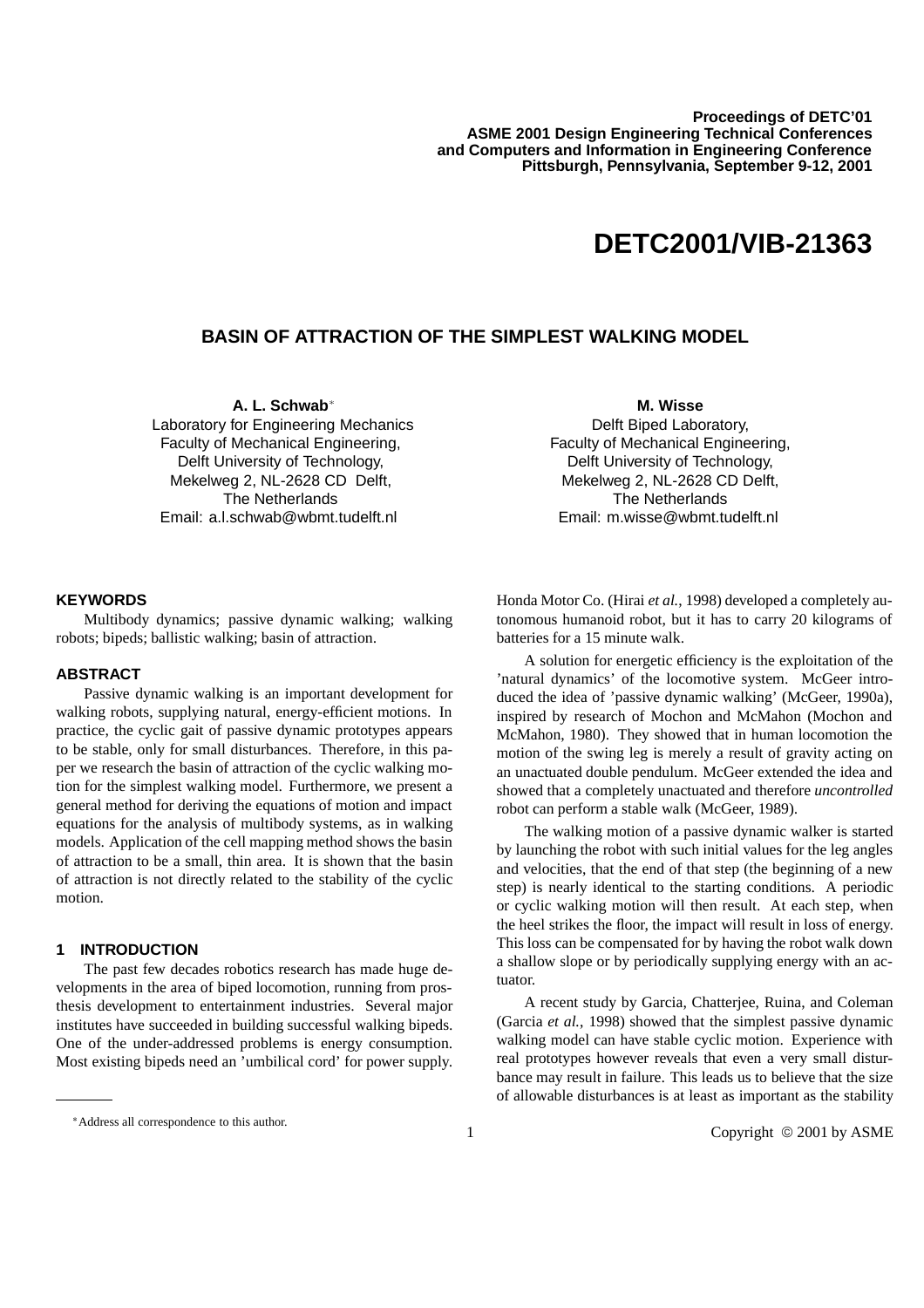of the cyclic solution. Therefore, in this paper we will investigate the basin of attraction of the cyclic motion and the failure modes for the simplest walking model.

## **2 THE SIMPLEST WALKING MODEL**

The subject of this research is the simplest mechanical model still possessing the ability to perform a bipedal walking motion, as conceived by Garcia *et al.* (Garcia *et al.*, 1998). The model, shown in Figure 1, consists of two rigid links with length *l*, connected by a frictionless hinge at the hip. The mass is distributed over three point masses; one with mass *M* at the hip, and two with mass *m* at the feet. The limit case where the foot mass is negligible in comparison with the hip mass,  $\beta = m/M \rightarrow 0$ , is investigated. This unactuated two-link system walks down a slope in a gravity force field with magnitude *g*. The scaled model of the walker with unit *M*, *l*, and *g*, now only has one free parameter, the slope angle γ.

A walking step is started with both feet on the slope. The front foot has just made ground contact, the hind foot has a velocity away from the floor. During a step, the stance foot is modeled as a hinge, connected to the floor. The swing foot is moving freely as the other end of a double pendulum. At about midstance, the swing foot will briefly be below floor level ('footscuffing'), which is inevitable for a walker with straight legs. Knees (McGeer, 1990b; Wisse and Schwab, 2001; Adolfsson *et al.*, 2001; Collins *et al.*, 2001) or other leg shortening measures (Van der Linde, 1998), as well as 3D motion (Kuo, 1999; Van der Linde, 1998; Van der Linde, 1999) would solve the problem but increase complexity of the model. After this short through-pass, the second time that the swing foot reaches floor level is regarded as heel-strike, the end of the step. The former swing foot makes a fully inelastic collision and becomes the new stance leg. Instantaneously, the former stance leg looses ground contact, and a new step begins.

#### **3 ANALYSIS OF THE MODEL**

In the analysis of the passive dynamic walking motion, three stages can be distinguished. First, the derivation of the equations of motion for the walker during the support phase. They will be derived in terms of independent coordinates by the principle of virtual power and will be solved by numeric integration. Second, we formulate and apply the impact equations governing the heelstrike. Third and last, we will formulate the support exchange and combine the results from the previous stages in a stride function. The 'stride function' (McGeer, 1992) is a Poincaré map relating the state during one part of a step with the state during the same part of the next step.



Figure 1. A typical passive walking step. The new stance leg (lighter line) has just made contact with the ramp in the upper left picture. The swing leg (heavier line) swings until the next heelstrike (bottom right picture). The top-center picture gives a description of the variables and parameters that we use.  $\theta$  is the angle of the stance leg with respect to the slope normal. φ is the angle between the stance leg and the swing leg. *M* is the hip mass, and *m* is the foot mass.  $l$  is the leg length.  $\gamma$  is the ramp slope, and  $g$  is the acceleration due to gravity. Reprinted with permission from Garcia *et al.* (Garcia *et al.*, 1998)

#### **3.1 Equations of Motion**

The configuration of the walker is defined by the coordinates of the three point masses; the stance foot, the hip and the swing foot, which can be arranged in a global vector  $\mathbf{x} =$  $(x_{stl}, y_{stl}, x_{hip}, y_{hip}, x_{swl}, y_{swl})^T$ . These coordinates are not independent owing to the two distance constraints imposed by the stance and the swing leg. In order to eliminate the constraint forces from the start, we shall express the equations of motion in terms of independent generalized coordinates. Let *Oxy* be a fixed orthogonal system of coordinates with *Ox* along the walking slope and *Oy* directed upward. Then *u* and *v* are the coordinates of the contact point of the stance foot. During walking motion they will be fixed, but at heel-strike they will have no boundary condition in order to fulfill the "lifting stance foot" assumption. Furthermore,  $\theta$  is the angle between the stance leg and *Oy*, and φ the clockwise angle between the stance leg and the swing leg. The configuration of the walker can be described by the vector of generalized coordinates  $\mathbf{q} = (u, v, \theta, \phi)^T$ . The coordinates **x** can locally be expressed as functions of the generalized coordinates **q**, the kinematic degrees of freedom (configuration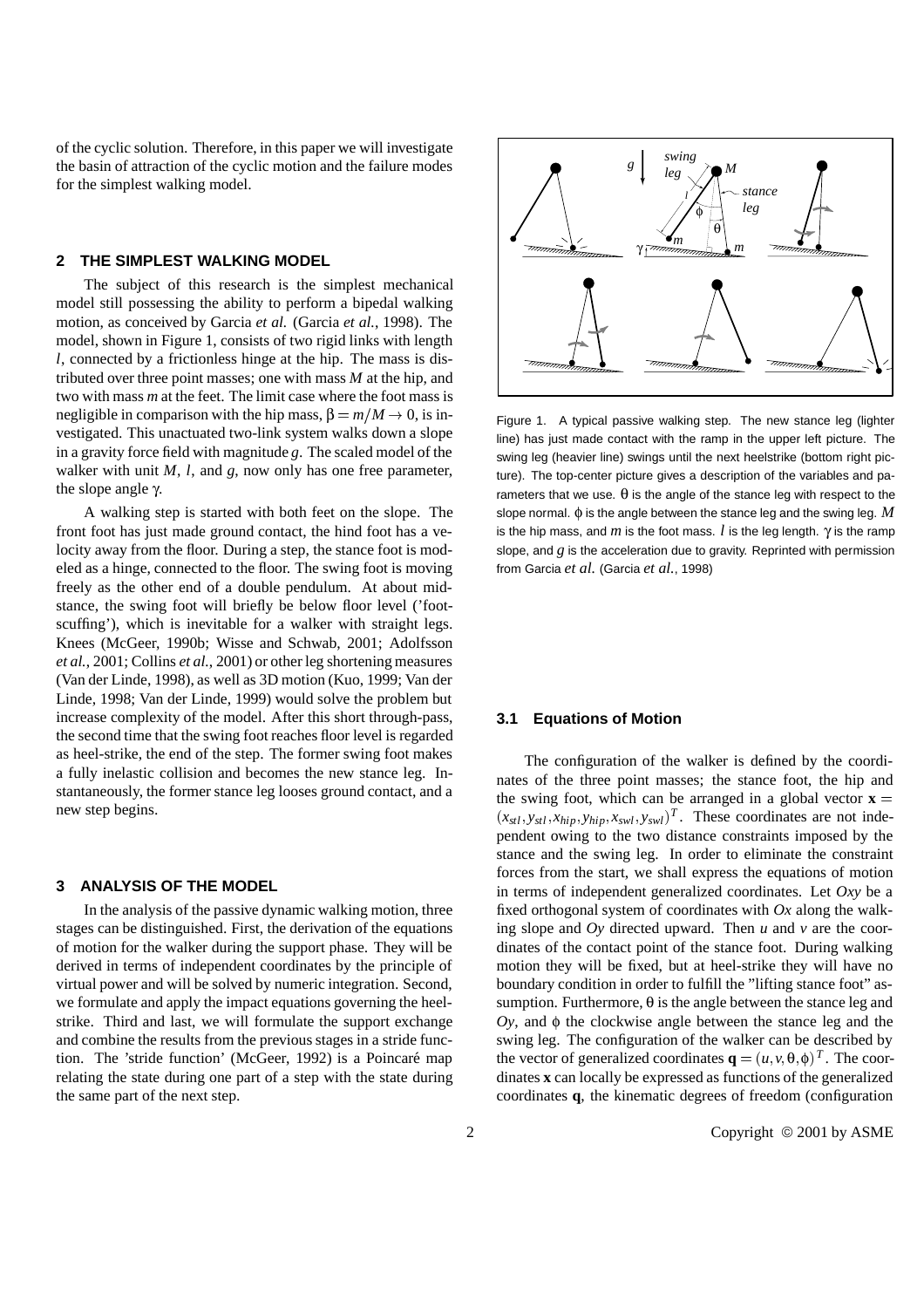coordinates), by means of a transfer function **F** as

<sup>2</sup>

$$
\mathbf{x} = \mathbf{F}(\mathbf{q}) \rightarrow \begin{bmatrix} x_{stl} \\ y_{stl} \\ x_{hip} \\ y_{hip} \\ x_{swl} \\ y_{swl} \end{bmatrix} = \begin{bmatrix} u \\ v \\ u - \sin(\theta) \\ v + \cos(\theta) \\ u - \sin(\theta) + \sin(\theta - \phi) \\ v + \cos(\theta) - \cos(\theta - \phi) \end{bmatrix} . \quad (1)
$$

 $\overline{\phantom{a}}$  2  $\overline{\phantom{a}}$  2  $\overline{\phantom{a}}$  2  $\overline{\phantom{a}}$  2  $\overline{\phantom{a}}$  2  $\overline{\phantom{a}}$  2  $\overline{\phantom{a}}$  2  $\overline{\phantom{a}}$  2  $\overline{\phantom{a}}$  2  $\overline{\phantom{a}}$  2  $\overline{\phantom{a}}$  2  $\overline{\phantom{a}}$  2  $\overline{\phantom{a}}$  2  $\overline{\phantom{a}}$  2  $\overline{\phantom{a}}$  2  $\overline{\phantom{a}}$ 

and the second contract of the second contract of the second contract of the second contract of the second con

<sup>3</sup>

The unreduced equations of motion for the system are obtained by assembling the contribution to the virtual power equation of all point masses in a global mass matrix **M** and a global force vector **f**, which results in a virtual power balance

$$
\delta \dot{\mathbf{x}}^T [\mathbf{f} - \mathbf{M} \ddot{\mathbf{x}}] = 0. \tag{2}
$$

Here, δ**x**˙ are kinematically admissible virtual velocities, which satisfy all instantaneous kinematic constraints. By differentiating the transfer function (1) we obtain

$$
\dot{\mathbf{x}} = \mathbf{F}_{,q} \dot{\mathbf{q}}, \quad \delta \dot{\mathbf{x}} = \mathbf{F}_{,q} \delta \dot{\mathbf{q}} \quad \text{and} \quad \ddot{\mathbf{x}} = \mathbf{F}_{,q} \ddot{\mathbf{q}} + \mathbf{F}_{,q} \dot{\mathbf{q}} \dot{\mathbf{q}}.
$$
 (3)

Here a subscript comma followed by one or more variables denotes partial derivatives with respect to these variables. The way in which higher-order derivatives have to be multiplied by the juxtaposed vectors goes without saying. Substitution of these expressions in the virtual power equation (2) and adding on the lefthand side the contribution,  $\delta \dot{\mathbf{q}}^T \mathbf{Q}$ , from the generalized forces **Q** dual to the coordinates **q**, yields the reduced equations of motion

$$
[\mathbf{F}_{,\mathbf{q}}^T \mathbf{M} \mathbf{F}_{,\mathbf{q}}] \ddot{\mathbf{q}} = \mathbf{F}_{,\mathbf{q}}^T [\mathbf{f} - \mathbf{M} \mathbf{F}_{,\mathbf{q}\mathbf{q}} \dot{\mathbf{q}} \dot{\mathbf{q}}] + \mathbf{Q} \tag{4}
$$

For the walker the global mass matrix is

$$
\mathbf{M} = \text{Diag}(\beta, \beta, 1, 1, \beta, \beta),\tag{5}
$$

and the applied forces, only gravity, are

$$
\mathbf{f} = \mathbf{M}[\sin(\gamma), -\cos(\gamma), \sin(\gamma), -\cos(\gamma), \sin(\gamma), -\cos(\gamma)]^T, (6)
$$

and zero for the generalized forces  $Q_{\theta}$  and  $Q_{\phi}$ . The contact condition on the stance foot gives the boundary conditions  $u = 0$  and  $v = 0$ . This contact is only valid for compressive vertical contact force,  $Q_v > 0$ , and will be checked during the simulation. After solving the unknown accelerations of the generalized coordinates **q** from the reduced equations of motion (4) and then taking the limit yields

$$
\lim_{\beta \to 0} \ddot{\mathbf{q}} = \begin{bmatrix} \ddot{\theta} \\ \ddot{\phi} \end{bmatrix} = \begin{bmatrix} \sin(\theta - \gamma) \\ \sin(\phi)(\dot{\theta}^2 - \cos(\theta - \gamma)) + \sin(\theta - \gamma) \end{bmatrix}, \quad (7)
$$

and for the unknown contact forces

$$
\lim_{\beta \to 0} \begin{bmatrix} Q_u \\ Q_v \end{bmatrix} = \begin{bmatrix} \sin(\theta)(\dot{\theta}^2 - \cos(\theta - \gamma)) \\ -\cos(\theta)(\dot{\theta}^2 - \cos(\theta - \gamma)) \end{bmatrix}.
$$
 (8)

In the case of a more complicated walker, as for example in the 3D passive dynamic biped with yaw and roll compensation (Wisse and Schwab, 2001), it will be impractical to solve symbolically for the accelerations of generalized coordinates. A numerical evaluation of every individual contribution to the reduced equations of motion (4) and its solution is more practical. A limit case can be handled by a small order perturbation.

#### **3.2 Heelstrike**

We assume that the heel strike behaves as a fully inelastic impact (no slip, no bounce), which is in accordance with observations on existing passive dynamic walking prototypes. Also, double stance is assumed to occur instantaneously. As soon as the swing foot hits the floor the stance foot lifts up, not interacting with the ground during impact. The resulting vertical velocity of the lifting foot should then be pointed upwards. If this is confirmed after the impact equations are solved, the assumption is verified. Otherwise, the walker would come to a complete stop. Treating heel strike as an impact, we assume that velocities change instantaneously. These velocity jumps are enforced by very high values of the contact forces acting only during a small time interval of contact. In the limit case the first go to infinity and the second goes to zero. The integral of the force with respect to time over the duration of the impact, the impulse, has a finite value which is the cause of the velocity jump. While the impact takes place all positions as well as all non-impulsive forces of the system remain constant. The impact is usually divided into a compression and an expansion phase. Newton's impact law links these two phases by stating that the relative speed after impact equals *e* times the relative speed before impact but in opposite direction. The factor *e* is the coefficient of restitution. A value of  $e = 1$  corresponds with a fully elastic impact whereas the value of  $e = 0$  represents a completely inelastic impact in which the two parts "stick" together after impact. The reduced equations of motion (4) written in terms of the generalized coordinates **q** are

$$
\bar{\mathbf{M}}\ddot{\mathbf{q}} = \bar{\mathbf{f}},\tag{9}
$$

3 Copyright  $\odot$  2001 by ASME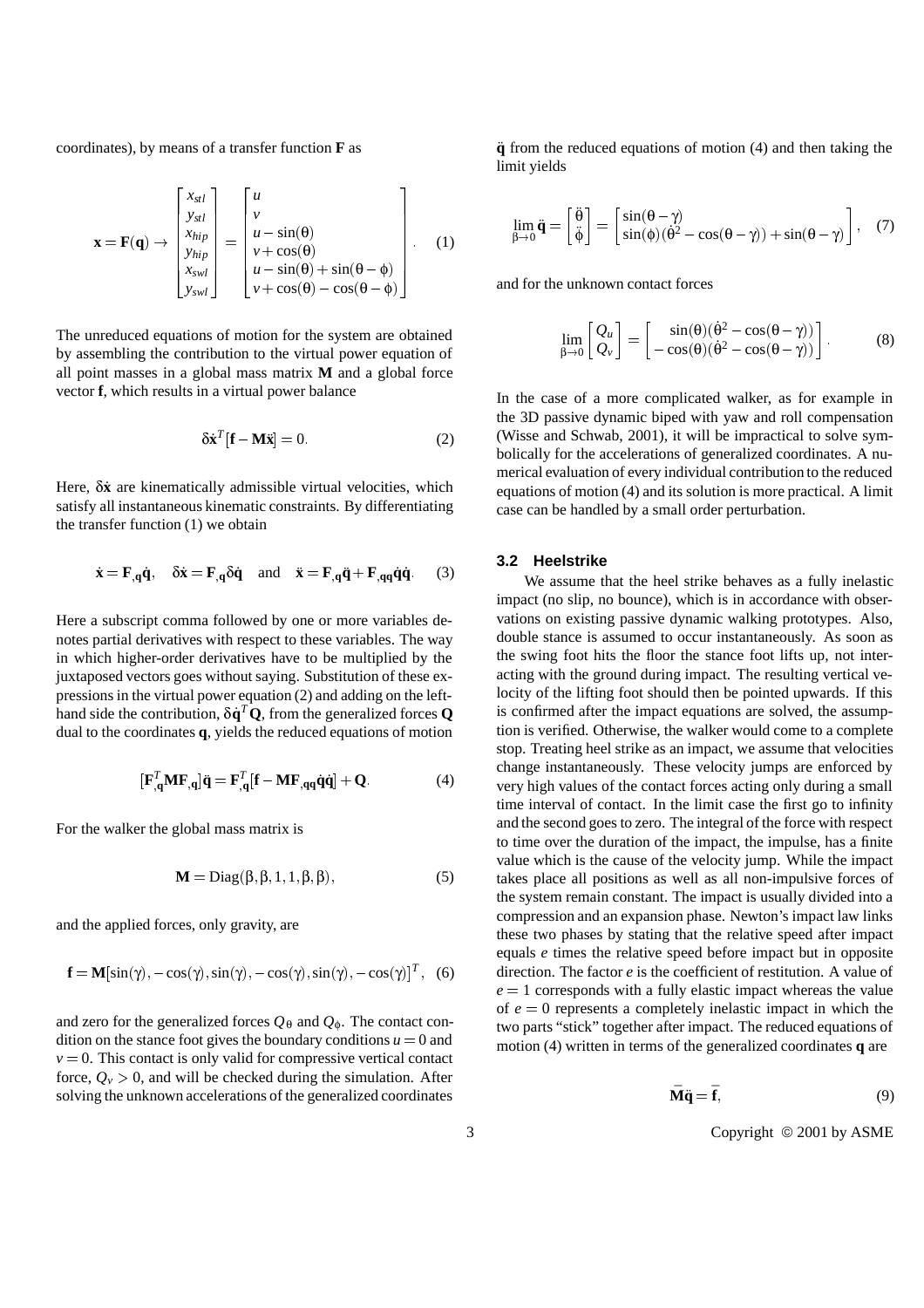with the reduced mass matrix and force vector

$$
\bar{\mathbf{M}} = [\mathbf{F}_{,\mathbf{q}}^T \mathbf{M} \mathbf{F}_{,\mathbf{q}}], \quad \bar{\mathbf{f}} = \mathbf{F}_{,\mathbf{q}}^T [\mathbf{f} - \mathbf{M} \mathbf{F}_{,\mathbf{q}\mathbf{q}} \dot{\mathbf{q}} \dot{\mathbf{q}}] + \mathbf{Q}.
$$
 (10)

Note that the "lifting stance foot"-assumption implies that the system has no boundary conditions on the former stance foot and consequently there are more degrees of freedom during impact than during smooth motion. The uni-lateral constraints at heel strike are expressed by the contact functions **g**, the coordinates of the swing foot expressed in terms of the generalized coordinates as

$$
\mathbf{g}(\mathbf{q}) = \begin{bmatrix} g_x \\ g_y \end{bmatrix} = \begin{bmatrix} x_{swl} \\ y_{swl} \end{bmatrix} = \begin{bmatrix} u - \sin(\theta) + \sin(\theta - \phi) \\ v + \cos(\theta) - \cos(\theta - \phi) \end{bmatrix}.
$$
 (11)

When contact occurs, detected by a change of sign in the swing foot vertical clearance function  $g_y$ , the former swing foot becomes constrained in both the *x* and *y* direction and the equations of motion become

$$
\bar{\mathbf{M}}\ddot{\mathbf{q}} + \mathbf{g}_{,\mathbf{q}}^T \mathbf{\lambda} = \bar{\mathbf{f}},
$$
 (12)

with the Lagrangian multipliers  $\lambda$  dual to the relative contact velocities  $\dot{g}$ . These multipliers can be interpreted as the contact forces. Integration of these equations of motion over the time of impact and taking the limit case yields

$$
\lim_{t^- \uparrow t^+} \int_{t^-}^{t^+} (\bar{\mathbf{M}} \ddot{\mathbf{q}} + \mathbf{g}_{,\mathbf{q}}^T \mathbf{\lambda}) dt = 0.
$$
 (13)

The reduced force vector  $\mathbf{\bar{f}}$  only contains non-impulsive forces and therefore the right-hand side vanishes. Under the introduction of the contact impulses,

$$
\mathbf{\rho} = \lim_{t^- \uparrow t^+} \int_{t^-}^{t^+} \mathbf{\lambda} \, dt,\tag{14}
$$

and noting that the mass matrix, in general a function of the generalized coordinates, remains constant during impact, the momentum equations for the system become

$$
\mathbf{\bar{M}\dot{q}}^{+} + \mathbf{g}_{,\mathbf{q}}^{T}\mathbf{\rho} = \mathbf{\bar{M}\dot{q}}^{-} \tag{15}
$$

with  $\dot{q}$ <sup> $-$ </sup> the velocities before and  $\dot{q}$ <sup> $+$ </sup> the velocities of the system after impact. Together with Newton's impact law,

$$
\dot{\mathbf{g}}^{+} = -e\dot{\mathbf{g}}^{-}, \text{ or } \mathbf{g}_{,\mathbf{q}}\dot{\mathbf{q}}^{+} = -e\mathbf{g}_{,\mathbf{q}}\dot{\mathbf{q}}^{-}, \tag{16}
$$

we have a complete set of linear equations reading

$$
\begin{bmatrix} \bar{\mathbf{M}} & \mathbf{g}_{,\mathbf{q}}^T \\ \mathbf{g}_{,\mathbf{q}} & \mathbf{0} \end{bmatrix} \begin{bmatrix} \dot{\mathbf{q}}^+ \\ \mathbf{\rho} \end{bmatrix} = \begin{bmatrix} \bar{\mathbf{M}} \dot{\mathbf{q}}^- \\ -e\mathbf{g}_{,\mathbf{q}} \dot{\mathbf{q}}^- \end{bmatrix}
$$
(17)

From these equations the velocities after impact  $\dot{q}^+$  together with the contact impulses  $\rho$  can be found. Because Newton's impact law (16) is often contradicted experimentally in case of multiple impacts, a restriction to simple impacts is made. The contact configuration for the walker is denoted by  $u = 0$ ,  $v = constant$ , and  $\phi = 2\theta$ . The velocities of the stance foot before impact are zero. Solving the impact equations at the contact configuration and subsequently taking the limit case yields for the velocities after impact

$$
\lim_{\beta \to 0} \dot{\mathbf{q}}^{+} = \begin{bmatrix} \dot{u}^{+} \\ \dot{v}^{+} \\ \dot{\theta}^{+} \\ \dot{\phi}^{+} \end{bmatrix} = \begin{bmatrix} -\sin(\theta)\cos(2\theta)\sin(2\theta) \\ \cos(\theta)\cos(2\theta)\sin(2\theta) \\ \cos^{2}(2\theta) \\ \cos(2\theta)(\cos(2\theta) - 1) \end{bmatrix} \dot{\theta}^{-}, \quad (18)
$$

and for the contact impulses

β!0

$$
\lim_{\beta \to 0} \mathbf{p} = \begin{bmatrix} \rho_x \\ \rho_y \end{bmatrix} = \begin{bmatrix} -\sin(\theta)\sin(2\theta) \\ \cos(\theta)\sin(2\theta) \end{bmatrix} \dot{\theta}^{-}.
$$
 (19)

The limit case, with the only moving mass in the hip, gives us some easy to verify results. First, the velocities after impact are only a function of the stance leg angle  $\theta$  and its angular velocity θ˙ . This velocity is in fact the hip velocity. Second, the contact impulse at the heel strike is directed along the swing leg with magnitude  $\sin(2\theta)\dot{\theta}$ , which is the projection of the hip velocity just before impact on the swing leg. And last, the stance foot velocity after impact is  $cos(2\theta) sin(2\theta) \dot{\theta}$  in the direction of the stance leg, this is the hip velocity after impact projected on this leg.

### **3.3 Stride function**

The mapping from the initial conditions  $\mathbf{v} = (\mathbf{q}, \dot{\mathbf{q}})$ , from one step to the next is the so-called 'stride function' (McGeer, 1992), reading

$$
\mathbf{v}_{n+1} = \mathbf{S}(\mathbf{v}_n). \tag{20}
$$

If we start the walker with the initial conditions on the state as  $(\theta, \phi, \dot{\theta}, \dot{\phi})_0$ , then after the first heelstrike (18) two initial conditions drop out and the next state is only dependent on  $\theta$  and  $\dot{\theta}^-$ . In this paper we look for a motion of the walker were the two legs pivot and swing, no full turns, and return to the same state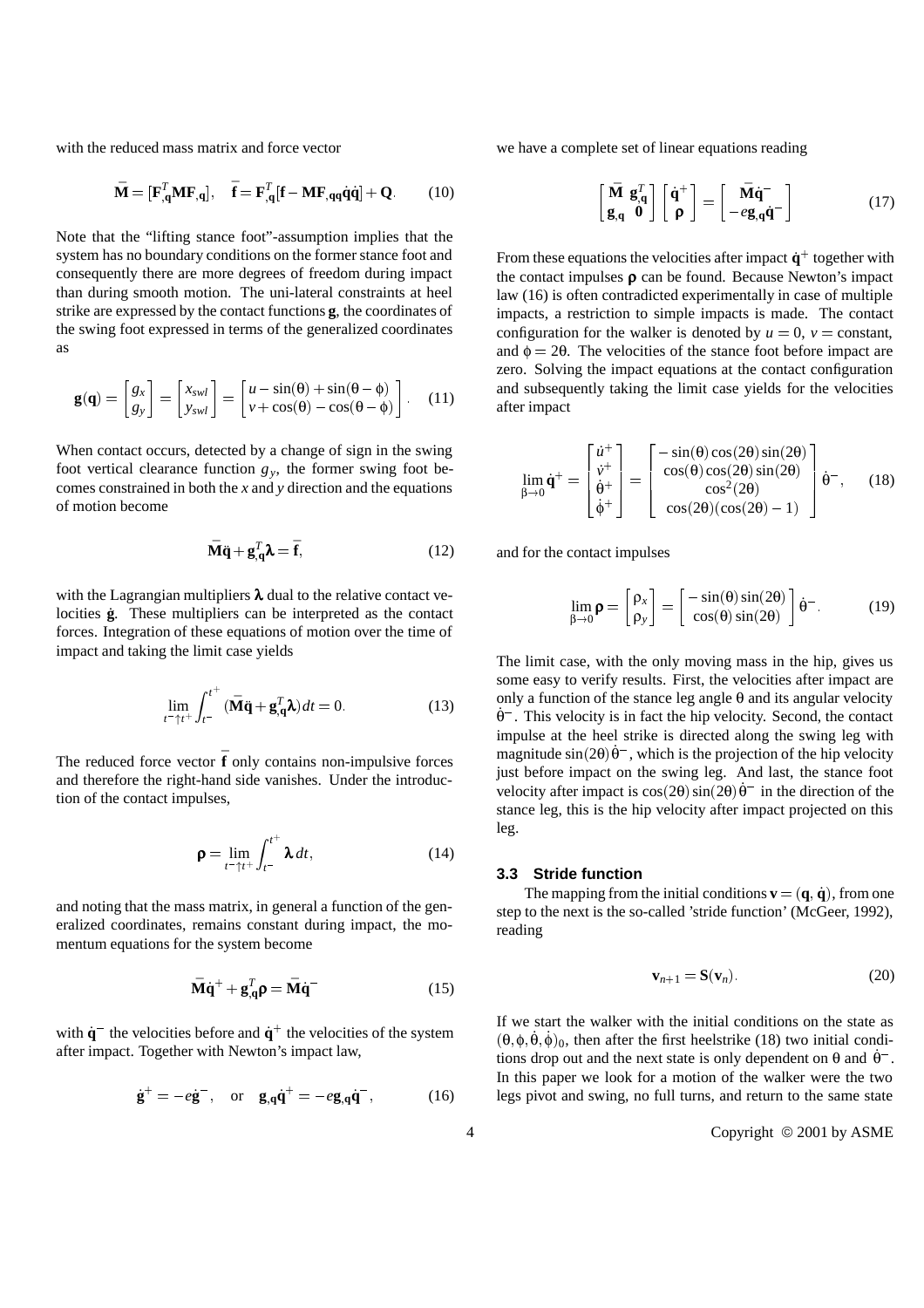after one heelstrike, the so called period-one gait cycle. For the analysis of the gait we have to swap the stance and swing leg variables from step *n* to step  $n + 1$  as

$$
\begin{aligned}\n\theta_{n+1} &= \theta_n - \phi_n \\
\phi_{n+1} &= -\phi_n.\n\end{aligned} \tag{21}
$$

At heelstrike, the swing leg angle  $\phi^-$  is equal to  $2\theta^-$ , and combining the time derivatives of (21) with the velocities after impact (18), gives us the initial conditions after heelstrike as

$$
\begin{aligned}\n\theta_{n+1} &= -\theta_n^- \\
\phi_{n+1} &= -2\theta_n^- \\
\dot{\theta}_{n+1} &= \cos(2\theta^-)\dot{\theta}_n^- \\
\dot{\phi}_{n+1} &= \cos(2\theta^-)(1-\cos(2\theta^-))\dot{\theta}_n^-\n\end{aligned} \tag{22}
$$

The stride function for the simplest walker is now; starting with  $(\theta_n, \dot{\theta}_n)$  as the initial conditions at the beginning of the *n*<sup>th</sup> step, numerically integrating the equations of motion (4) until heelstrike occurs, then calculating the velocities after heelstrike and finally swapping the legs (22), resulting the initial conditions  $(\theta_{n+1}, \dot{\theta}_{n+1})$  of the next step.

## **4 STEP-TO-STEP BEHAVIOR**

For a large range of initial conditions at step *n*, the stride function has no result; the model does not make a complete walking step so that there cannot be a subsequent step. Usually, the stride function has one or two cyclic solutions: initial conditions that map onto themselves. If a cyclic solution is stable, there exists a region surrounding it, which asymptotically leads to this solution. This region is called the basin of attraction. We will determine this basin of attraction by the cell mapping method.

## **4.1 Failure modes**

We limited the searching area for practical reasons by exclusion of uninteresting and unfeasible initial conditions. First, as mentioned in Section 3.3, after the first heelstrike there are only two independent initial conditions,  $θ$  and  $θ$ . This reduces the Poincaré section to a 2D area. Second, only forward walking is investigated, so  $\theta > 0$  and  $\dot{\theta} < 0$ . And last, from (22) it is clear that after heelstrike,  $\dot{\theta}_{n+1}$  can only be negative (forward motion) if  $\theta < \frac{\pi}{4}$  [rad]. Within this area, the general behavior is classified in Figure 2. Exemplary motion of the walker is at a slope  $\gamma = 0.004$  [rad]. The area of possible initial conditions is roughly bisected by the line  $\dot{\theta}_0 = -\theta_0 + \gamma$ . Above this line, the input energy (initial velocity) is not enough to overcome the 'dead point' (compare this with an inverted pendulum), and the walker falls Backwards. Below this line, the walker falls Forwards. This occurs when the swing foot does not rise above floor level, after the

short through-pass at midstance. In between these areas, a small region exists in which a walking step can occur. Some of these steps lead to failure (F or B) after a sequence of steps, while others will lead to perpetual walking, the small basin of Attraction. At large angles and high speeds, walking is not possible. In the model, a tensile vertical foot contact force occurs,  $Q_v < 0$ . Real walking mechanisms would lose foot contact and with both feet in the air we classify this as Running. Note that this is more or less equal to the commonly used boundary of Froude number  $v^2/(gl) > 1.$ 



Figure 2. Poincaré section for the simplest walker with initial stance leg angle  $\theta$  and velocity  $\dot{\theta}$  together with failure modes; falling Forwards, falling Backwards and Running, and the basin of Attraction of the cyclic walking motion  $(\theta, \dot{\theta}) = (0.1534, -0.1561)$  [rad] at a slope of γ = 0:004 [rad].

### **4.2 Cyclic motion**

If the model is started inside the basin of attraction, it settles eventually into a repetitive motion, the attractor. The walker is in cyclic motion if the stride pattern repeats itself after a fixed number of strides. Looking at the Poincaré map of the state of the system at the beginning of each step we recognize this cyclic motion as a fixed point. The method for finding cyclic gait, as commonly used in passive dynamic walking research, is as follows. A walking cycle is specified by the requirement that the vector of initial conditions  $\mathbf{v}_n$  results in identical initial conditions for the  $k^{th}$  subsequent step:

$$
\mathbf{v}_{n+k} = \mathbf{v}_n \tag{23}
$$

5 Copyright  $\odot$  2001 by ASME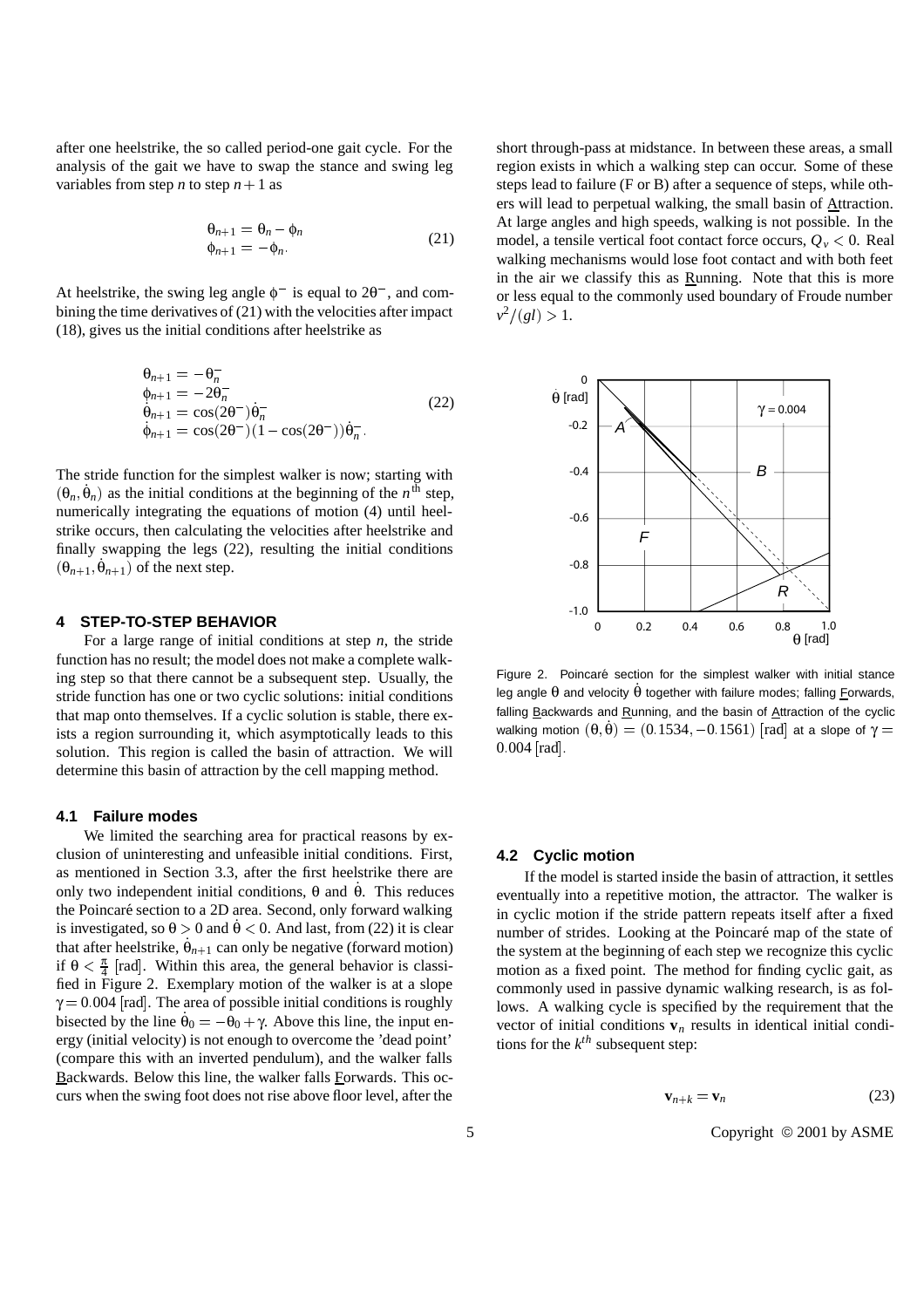A vector with initial conditions satisfying this requirement is a cyclic solution **v***c*, which maps onto itself:

$$
\mathbf{S}^k(\mathbf{v}_c) = \mathbf{v}_c \tag{24}
$$

The main interest is symmetric walking, or  $k = 1$ . Such cyclic solution can be found by a linearization of the stride function

$$
\mathbf{S}(\mathbf{v} + \Delta \mathbf{v}) \approx \mathbf{S}(\mathbf{v}) + \mathbf{J}\Delta \mathbf{v}
$$
  
with 
$$
\mathbf{J} = \frac{\partial \mathbf{S}}{\partial \mathbf{v}}
$$
 (25)

and applying a Newton-Raphson iteration procedure, starting with a set of initial conditions **v** close to the cyclic solution **v***<sup>c</sup>*

repeat  
\nΔ**v** = [I – J]<sup>-1</sup>(S(**v**) – **v**)  
\n**v** = **v** + Δ**v** (26)  
\nuntil |Δ**v**| < 
$$
\epsilon
$$

where **I** is the identity matrix. The Jacobian **J** is calculated by a perturbation method, which involves simulation of a full walking step for every initial condition. The eigenvalues of **J** quantify the stability of the cyclic motion. If both eigenvalues are inside the unit circle in the complex plane, a basin of attraction exists, with at least the size of the perturbation used to calculate the Jacobian. From Garcia, it is known that the simplest walking model has a stable cyclic walking motion for slopes up to 0.015 [rad], see Figure 3.



Figure 3. Stance leg angle  $θ$  at fixed point versus slope angle γ. Reprinted with permission from Garcia *et al.* (Garcia *et al.*, 1998).

### **4.3 Cell mapping method**

The general behavior of the stride function can be studied with the aid of the cell mapping method (Hsu, 1987). The region of feasible initial conditions is subdivided into a large number (N) of small cells. All unfeasible initial conditions are regarded as a small number (z) of very large cells, so called *sink cells*. The cells are numbered 1 to N+z. By application of the stride function to the centre of each cell, all of the N+z cells point to initial conditions inside one of the other cells, except the sink cells which point to themselves by definition. Starting with cell 1, a sequence of cells appears by following the pointers. This sequence either ends in a sink cell or in a repetitive cycle. This cycle can consist of one self-repeating cell (a fixed point, which could be a sink cell), or a number of cells (comparable to multiple-period walking, Garcia (Garcia *et al.*, 1998)). The repetitive cycle is identified and all cells in the sequence are labeled as basin of attraction of that cycle. Then the procedure is repeated with all N cells. As soon as a known cell (from a previous sequence) is encountered, the procedure can be stopped, and all cells in that sequence are labeled as basin of attraction of that last cell.

Application of the cell mapping method results in a list with all attractors (cyclic solutions) and classification of all discretization points into this list. Not only period-one walking gaits can be found, also period-*k* walking gaits. Results of the cell mapping method are as accurate as the discretization, within these tolerances fixed points may come and go. For example, what appears to be a fixed cell might in fact be slowly changing initial conditions (smaller changes than the discretization) of subsequent steps.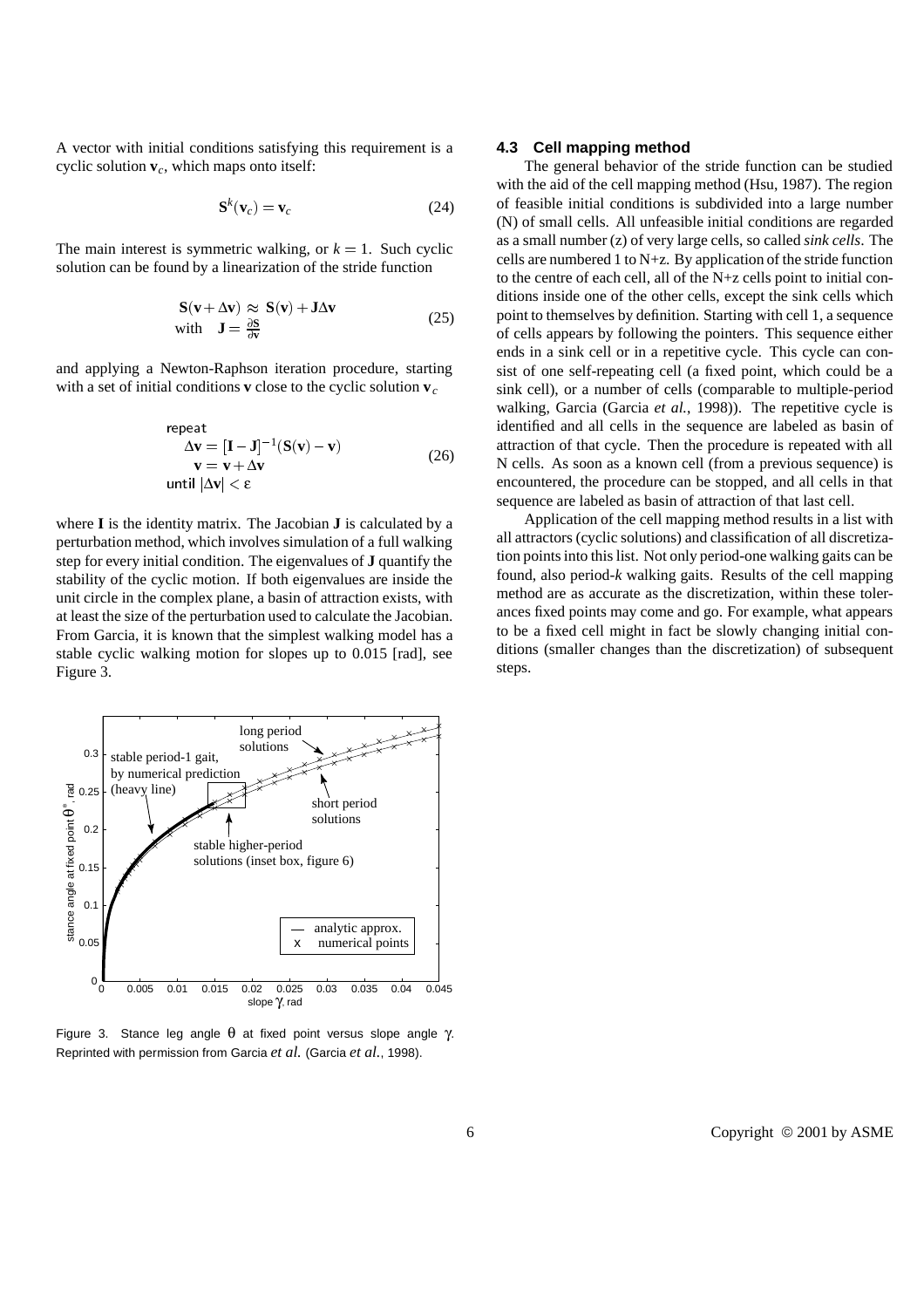## **5 RESULTS**

All initial conditions leading to perpetual walking are contained inside the basin of attraction, which for the simplest walker is roughly speaking a small, pointy boomerang. If started inside the basin of attraction, the initial conditions of a sequence of steps spiral towards the self-repeating cyclic solution. The size and shape of the basin of attraction diminish at increasing slope angle. Above a certain slope angle, the basin of attraction completely disappears and no stable cyclic solutions exist.

## **5.1 Basin of Attraction**

From Figure 2 it is obvious that the basin of attraction is only a very small region. For better insight in the shape, Figure 2 is zoomed in and sheared, leading to Figure 4. The vertical axis now represents the sum of the stance leg angle and scaled angular velocity. The horizontal line at  $\theta + \dot{\theta} = 0$  corresponds with the '-45 degree'-line in Figure 2. Figure 4 is obtained with application of the cell mapping method with a discretization of about 200  $\times$  250 points ( $\Delta\theta$  = 0.002 [rad],  $\Delta(\theta + \dot{\theta})$  = 0.0002 [rad]), the drawn lines are a manual continuous interpretation of the discrete boundary of the basin of attraction.



Figure 4. Poincaré section for the simplest walker, enlarged and sheared section from Figure 2, together with failure modes; falling Forwards, falling Backwards, and the basin of Attraction of the cyclic walking motion.

Figure 4 shows that the small basin of attraction is mostly bounded by falling backward on one side and falling forward on the other side. The basin of attraction seems to be a continuous and tailing area. The different areas show fractal-like entanglement. We will discuss the behavior of the walker in these areas by going over a vertical line,  $\theta = 0.2$  [rad], in Figure 4 from area F to area B, crossing the basin of attraction at least four times. Point  $(\theta = 0.2$  [rad],  $\dot{\theta} = -0.23$  [rad]) lies in area F. If started with such initial conditions, the walking model will fall forwards; the swing leg is allowed to pass through the floor to ignore the otherwise inevitable foot-scuffing, but does not rise above floor level anymore. Going up, the area changes from falling Forwards to the basin of Attraction. Just before crossing this boundary, the behavior changes. Not the first step after these initial conditions is failing, but the model first walks some steps before eventually falling forwards. The closer to the basin of attraction, the more steps it takes before failure. If started in the first tail of the basin of attraction, encountered when going up, the walker will eventually settle into steady cyclic walking with initial conditions of the fixed point. The path towards the fixed point is presented in Figure 5 and in table 1. The motion of the legs is shown in Figure 6. After nine steps, the walker is close to the fixed point, and continuing the simulation will show asymptotic approach.

| step           | $\theta$ [rad] | $\theta$ [rad] | $\theta + \dot{\theta}$ [rad] |
|----------------|----------------|----------------|-------------------------------|
| 1              | 0.2000         | $-0.2165$      | $-0.01645$                    |
| $\overline{2}$ | 0.1788         | $-0.1917$      | $-0.01290$                    |
| 3              | 0.1756         | -0.1841        | $-0.00850$                    |
| 4              | 0.1878         | $-0.1888$      | $-0.00100$                    |
| 5              | 0.1586         | $-0.1599$      | $-0.00134$                    |
| 6              | 0.1459         | $-0.1488$      | $-0.00295$                    |
| 7              | 0.1492         | $-0.1526$      | $-0.00337$                    |
| 8              | 0.1539         | $-0.1569$      | $-0.00302$                    |
| 9              | 0.1558         | $-0.1583$      | $-0.00256$                    |
| $\ddot{\cdot}$ |                |                |                               |
| f.p.           | 0.1534         | $-0.1561$      | $-0.00269$                    |

Table 1. Initial conditions of a number of subsequent steps, started just inside the basin of attraction and going to the fixed point.

Even more up on the line  $(\theta = 0.2)$ , area F is encountered again. Starting there leads to falling forward after a number of steps. In this manner, A, B, and F are crossed several times, until we reach  $\dot{\theta} + \dot{\theta} = \gamma$ . Above this boundary, the stance leg will not reach midstance and fall backwards. In general, if started inside the basin of attraction, the initial conditions spiral towards the fixed point. If started just outside the basin of attraction, the walker will take a few steps but eventually fail. The further away, the smaller the amount of successful steps before failure.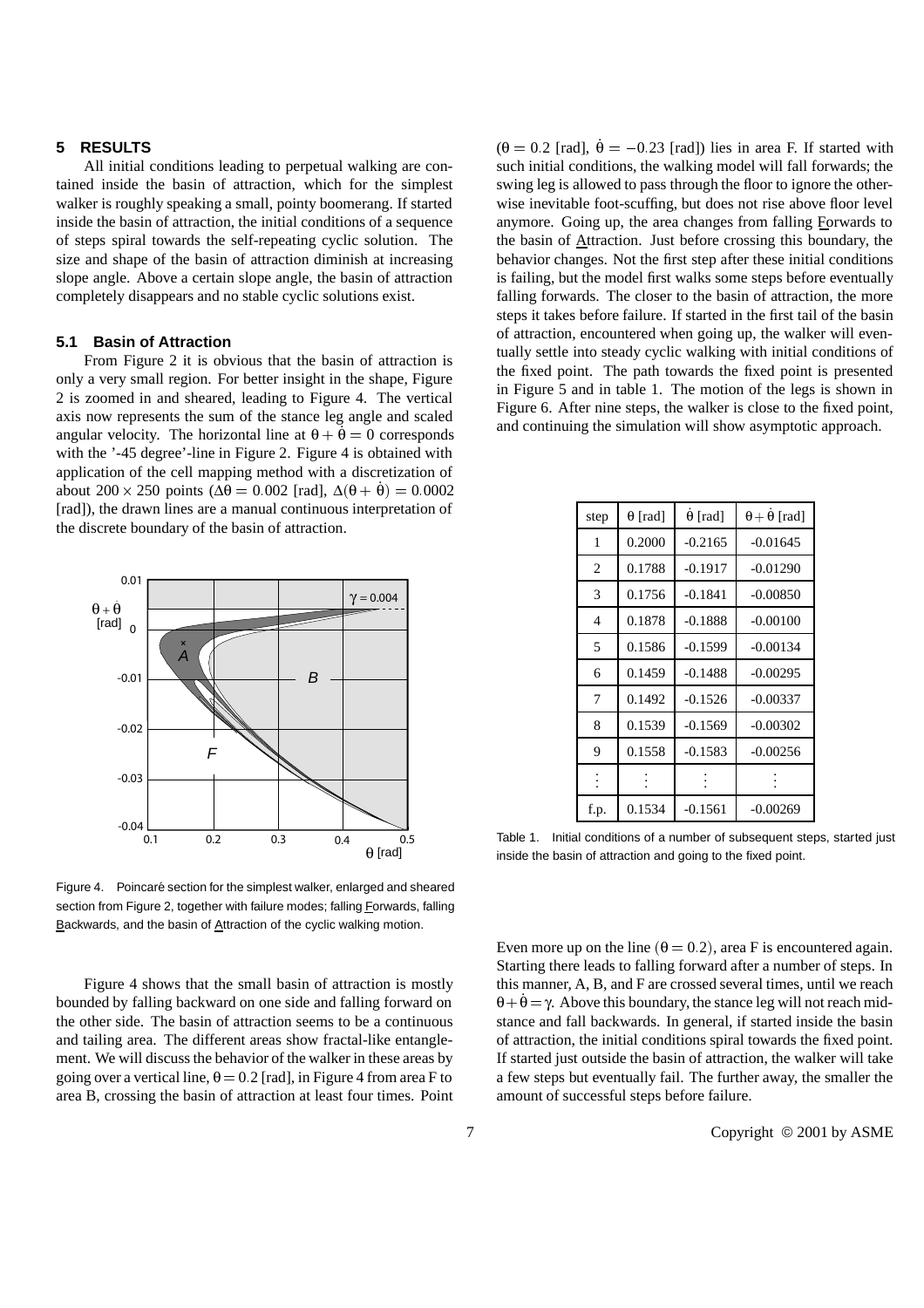

Figure 5. A number of steps, started just inside the basin of attraction and going to the fixed point. Together with failure modes; falling Forwards, falling Backwards, and the basin of Attraction of the cyclic walking motion.



Figure 6. Orientation of the stance leg, solid line, and swing leg, dotted line, with respect to the normal on the slope for a walker started just inside the basin of attraction and going to the fixed point.

#### **5.2 Basin of attraction versus slope angle**

The size of the basin of attraction determines the amount of disturbance that the walker can handle without falling. The stability of the fixed point determines if, and how fast the walker recovers from a small disturbance. The latter analysis is less timeconsuming and therefore very useful to determine the existence of a basin of attraction. The applicability of the walker however depends on the allowable size of disturbances. Therefore, we investigate the dependency of the basin of attraction on the only model parameter, the ramp slope γ. Figure 7 shows the development of the basin of attraction for an increasing ramp slope γ. As the slope increases, the basin of attraction decreases in size and gets more and more tails at the boundaries, which appears to be fractal-like. At and beyond a slope angle of 0.022 [rad] the basin of attraction has vanished.



Figure 7. Development of the basin of attraction with increasing floor slopes, together with failure modes; falling Forwards, falling Backwards, and the basin of Attraction of the cyclic walking motion.

We compare the size of the basin of attraction with the stability of the cyclic motion, see Figure 8. The stability is measured as the largest of the two eigenvalues (modulus) of the linearized stride function (25). As stated by Garcia *et al.* (Garcia *et al.*, 1998), for  $0 < \gamma < 0.0151$  [rad] the period-one gait is stable. For higher slopes, only higher-period gaits are stable, having a small basin of attraction. The eigenvalues would lead to believe that a slope  $\gamma = 0.012$  [rad] would be preferable. However, the basin of attraction, measured as the number of cells inside the basion of attraction times the area of one cell, is not at its maximum. Clearly, there is no direct relation between the stability of the cyclic motion and its basin of attraction.

## **6 CONCLUSIONS**

The basin of attraction of the simplest walking model is very small. This explains why physical models only walk successfully if started carefully on a very flat and rigid surface. The basin of attraction is surrounded by a region of initial conditions that lead to successful walking for a limited number of steps, eventually resulting in failure. The simplest walker has two failure modes; falling forward and falling backward. We expect to find qualitatively similar failure behavior in more complex walkers, although these would have more failure modes.

Our research shows that there is no obvious relation between